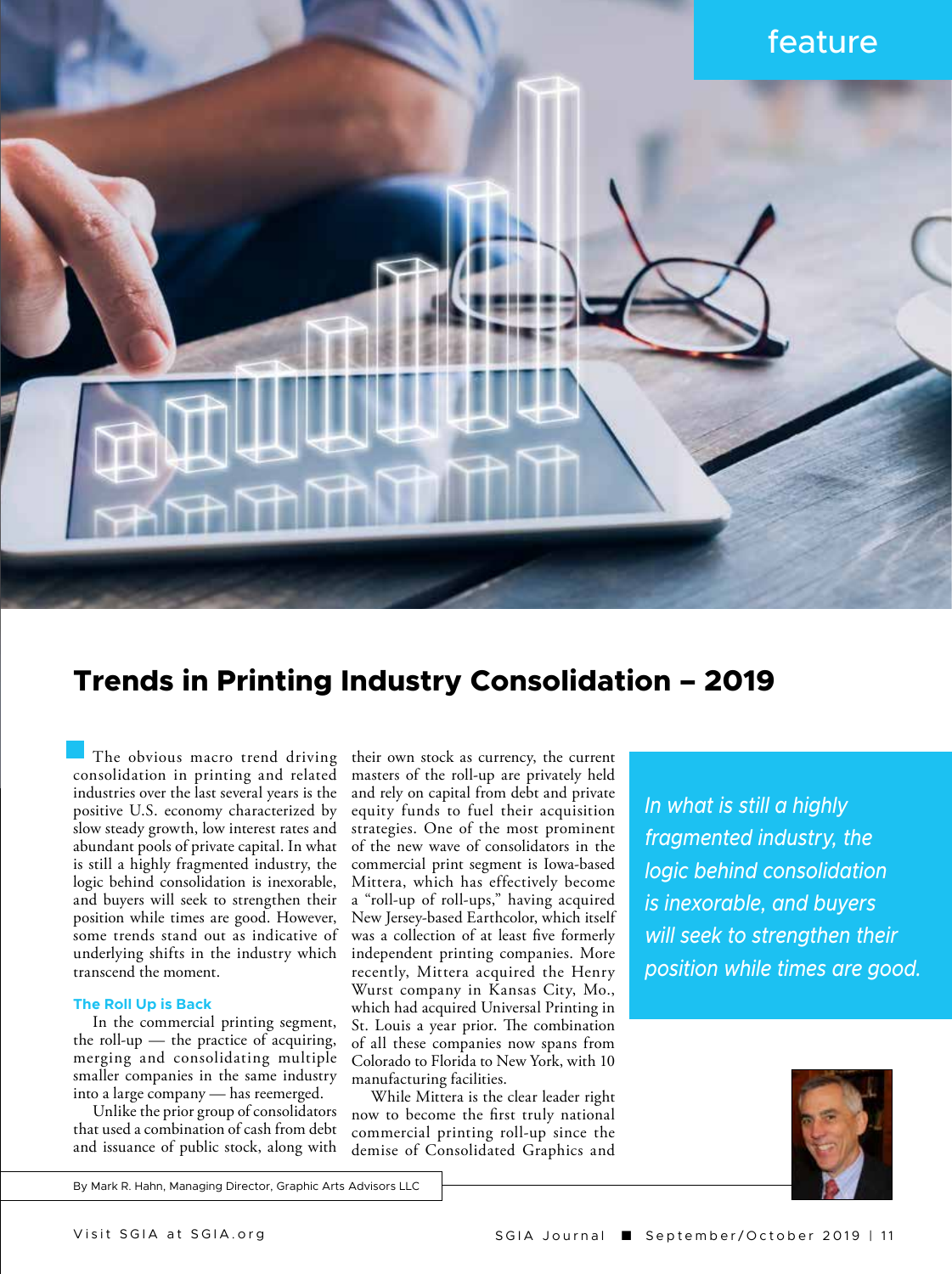

Commercial printing, packaging and publishing lead in the number of deals announced over the past two years, with no signs of letting up in the *near future. This chart compares the trailing twelve months (TTM) ending August 31, 2018, and August 31, 2019. Source: Graphic Arts Advisors.*

Companies wedded to the preprint-andimprint model will fall by the wayside if they don't adapt.

Mail-Well's transformation into the beleaguered Cenveo, there are other companies acquiring local shops and building out significant regional platforms, often in competition with each other. For example, Intellicor and Alcom, both in the southeastern Pennsylvania market, have each acquired several companies. This 11 proceeding. consolidation of the commercial printing segment to create "super-regional" players will continue unabated for some time to come, and some may evolve to play on the national stage.

#### **Book Manufacturing Consolidates**

Book manufacturing, while not nearly as fragmented as commercial printing, has seen recent waves of consolidation, with the CJK Group being the primary player. Starting from its roots as Bang Printing in Minnesota, the CJK Group has grown via a steady, highly focused stream of acquisitions in the book printing segment, along with similar products such as academic journals and catalogs. The game changer in the CJK roll-up was clearly the acquisition of The Sheridan Group, which itself was a roll-up that floundered. Most recently, CJK acquired the assets of employee-owned Thompson-Shore in a 363 sale under the supervision of the U.S. Bankruptcy Court in a Chapter

#### **Photobooks are Big Business**

The recently announced acquisition of Shutterfly and Snapfish by Apollo Global Management may signal the end of the "salad days" for the heady growth of personalized photobooks and related products. Before selling out to Apollo, Snapfish had only recently acquired CafePress, a publicly traded company, in a deal that was by any measure a bargain compared to prior valuations, a sure sign that growth in this segment is slowing down. As the bigger players in the directto-consumer printing space have now merged and staked out the high ground, the smaller remaining companies are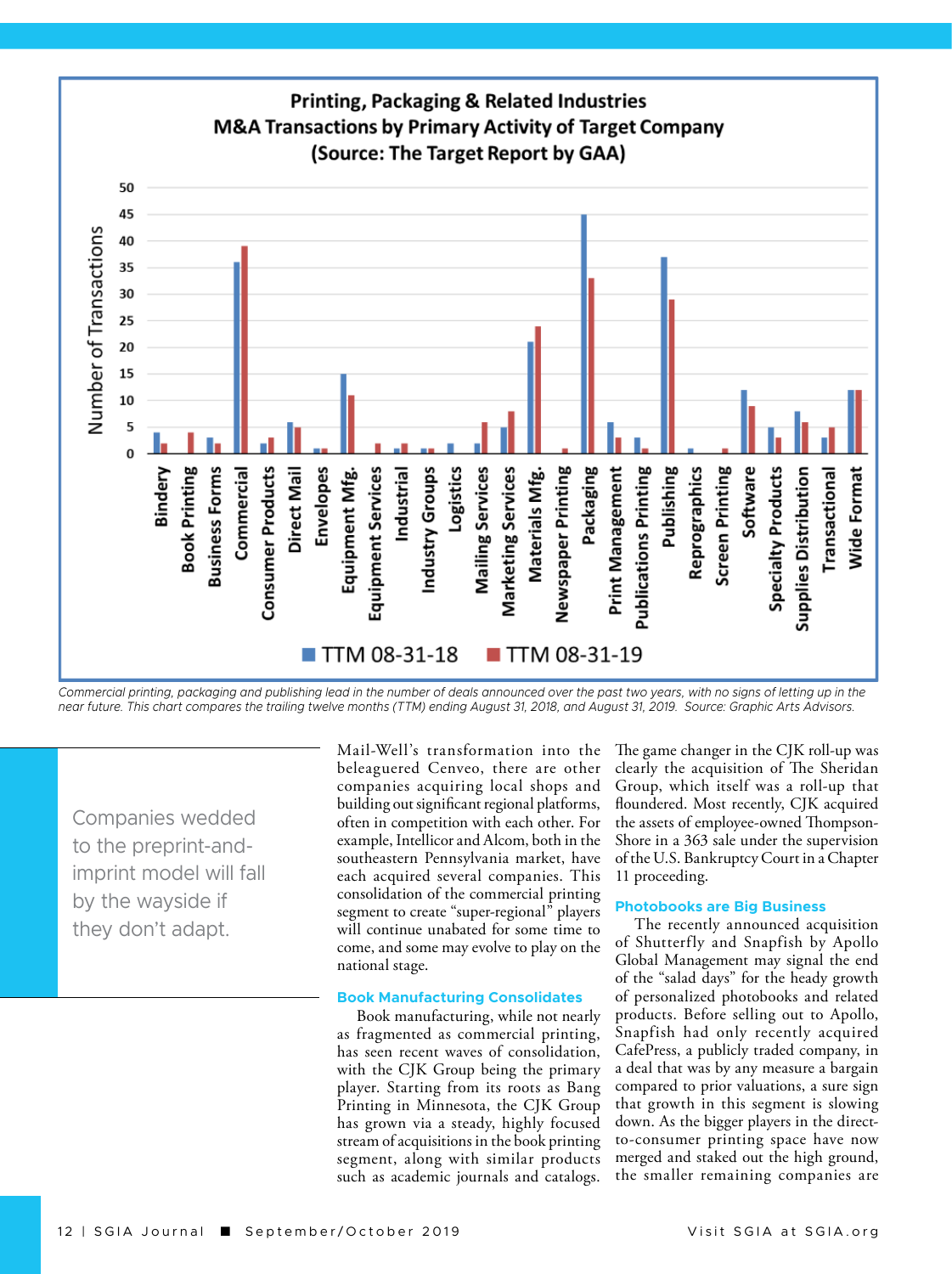

*M&A activity in the printing, packaging and related industries typically pick up in the early autumn and drop off toward the beginning of the year. This chart compares the trailing twelve months (TTM) ending August 31, 2018, and August 31, 2019. Source: Graphic Arts Advisors.* 

likely takeover candidates. Two exceptions for rapid growth in direct-to-consumer printing are the custom one-of-a-kind apparel business and the personalized décor segment. Both segments are just now gaining traction and likely will be ripe for consolidation plays over the next several years.

## **Cracks Begin to Appear in Wide Format**

The wide-format segment has matured and is beginning to signal more consolidations in the future. The integration of digital wide-format printing equipment into the graphics industry is now ubiquitous, with many commercial printing companies offering wide-format printing. The barriers to entry have been lowered and margins have compressed, especially at the lower end of the market, where companies compete on price without any significant differentiation.

If there is any doubt that the market is changing, look no further than the

acquisition of BuildASign by Cimpress, the great low-price disrupter in the market that forever changed the business of short-run stationery products for micro businesses. In another telling sign of change, the Dallas-based wide-format printer and retail display company Performance POP recently shut down and auctioned off all its equipment.

Almost unheard of in the past, several wide-format printing companies have recently filed bankruptcy or simply closed up shop without maximizing the value of their customer relationships in a merger and acquisition (M&A) transaction before an orderly wind-down of retained assets and liabilities. The ongoing maturation of the wide-format segment is leading to the development of "haves" and the "have nots," similar to what occurred in the commercial offset printing market. As the "haves" strengthen their position with the latest up-to-date automated printing and finishing equipment, the gap will widen.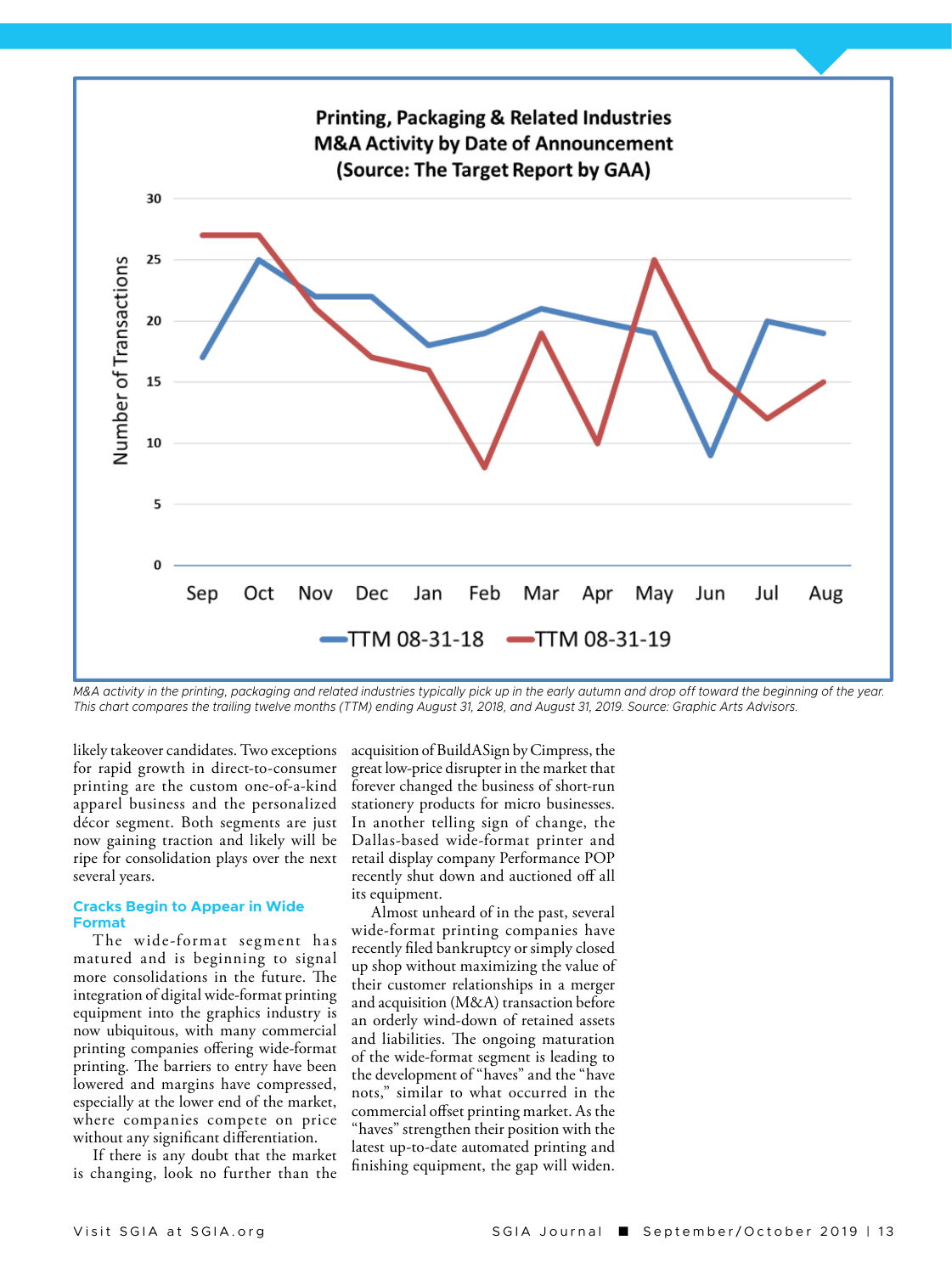

*Commercial printing leads the pack by a wide margin in the number of bankruptcy filings over the past two years. Rather than be acquired, many of these companies closed down operations. This chart compares the trailing twelve months (TTM) ending August 31, 2018, and August 31, 2019. Source: Graphic Arts Advisors.* 

Despite relatively low valuation expectations for printing companies sold in place, owners who made it through the Great Recession especially those now in their 60s and 70s — do not want to work through another down cycle.

An increase in mergers, acquisitions, tuckins and closures is sure to follow.

## **Radical Transformation of Direct Mail and Mailing Services**

Direct mail printers are going strong if they have adapted the new continuousform inkjet printing technology. The move to a white paper-based workflow is nothing less than transformative for huge swaths of print volume formerly produced by imprinting variable information on static pre-printed offset printed forms. The opportunity in the midst of this change is so attractive that large private equity investment firms that shied away from print for years have returned to the print industry. H.I.G. Capital, one of the largest global private equity funds, voted with its wallet and expressed confidence in the future of print, announcing the acquisition of Vision Integrated Graphics. Vision, as the company is now known, is a Chicagoarea data-driven direct mail powerhouse,

with ancillary marketing services, retail display print and fulfillment services.

There has been a noticeable increase in the number of deals involving mailing services companies. For example, MSP in Pittsburgh recently purchased the David J. Thompson Mailing Corporation in central Pennsylvania, with plans announced to maintain production at the acquired facility.

Former lettershops that processed mail have now become full-fledged printing operations capable of managing increasingly sophisticated data processing tasks, taking on responsibility for the entire print production. At the same time, as printers adopt fully variable printing technologies, they must learn and manage the mail processing functions or risk losing control of the client's work to mailers moving onto the printer's territory. In no other segment of our industry is the concept of "convergence" more evident and impactful. While high-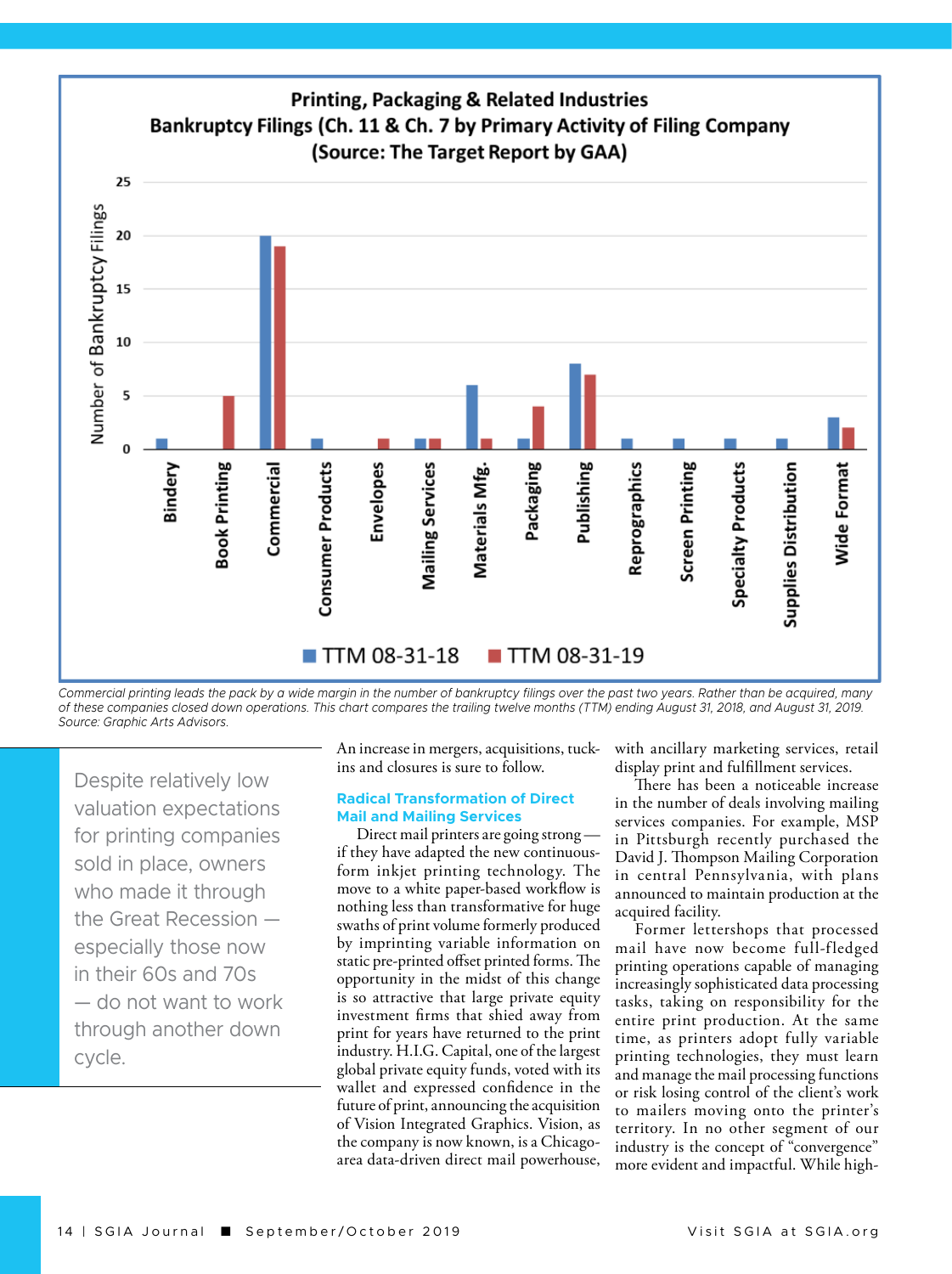

*Commercial printing also accounts for the largest number of non-bankruptcy closures over the past two years. These companies are often acquired in a tuck-in transaction, so closure does not necessarily mean a total failure of the enterprise. Instead, these transactions often are a sign of the continued consolidation occurring with the industry. This chart compares the trailing twelve months (TTM) ending June 30, 2018, and June 30, 2019. Source: Graphic Arts Advisors.* 

volume direct mail printers have long bridged the two disciplines of print and mail, the smaller companies in both print and mail processing are joining forces. This convergence will lead to many more mergers and acquisitions in the print and mailing segments.

This change to a white paper workflow will be another of the great disruptions that have occurred in the printing industry, right alongside the switch from letterpress to offset printing and the evolution from manual image preparation to computerbased prepress. Companies wedded to the preprint-and-imprint model will fall by the wayside if they don't adapt. Witness the recent sudden closure of direct mail component printer Colortree Group in Virginia. While complicating factors were reported in the press, the underlying trend is clear: A big shakeup is coming in the direct mail printing segment.

#### **Why are Sellers Coming to Market?**

At the lower end of the market, within

the universe of thousands of familyowned companies that characterize much of the printing and related businesses, three factors are currently driving sellers of healthy companies to bring their companies to market. The No. 1 factor is simply demographics, i.e., the age of the owners. Baby boomers founded many companies to fulfill the American dream of owning a business, or they acquired the business from their parents. Now 55 to 75 years old, the 76 million baby boomers are aging out, and those that own printing companies are seeking a buyer. Oftentimes, the next generation is either not involved in the business or have no interest in or ability to take over the family enterprise.

The second factor driving sellers to market in 2019 is the fear of an economic downturn. Despite relatively low valuation expectations for printing companies sold in place, owners who made it through the Great Recession — especially those now in their 60s and 70s — do not want